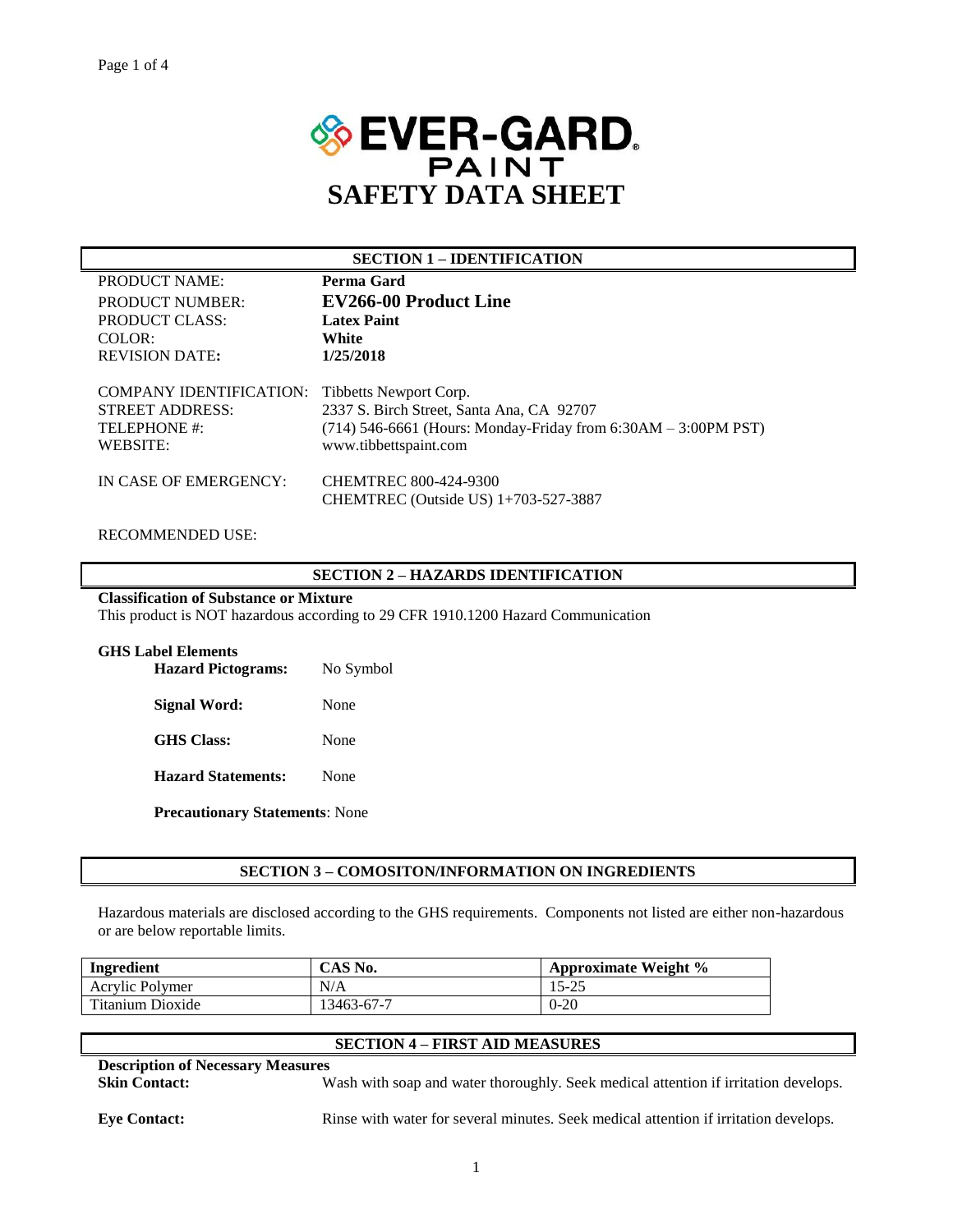| <b>Inhalation:</b> | If breathing is difficult, move person to fresh air and keep at rest in comfortable<br>breathing position. Call a physician if symptoms develop or persist. |
|--------------------|-------------------------------------------------------------------------------------------------------------------------------------------------------------|
| <b>Ingestion:</b>  | Rinse mouth. If ingestion of large amount occurs, call a poison control center<br>immediately. Do not induce vomiting.                                      |

#### **Most important symptoms and effects, both acute and delayed**

Most important known symptoms are detailed in Section 2 and Section 11.

# **Indication of any immediate medical attention and special treatment needed** No Data Available

|                                                                                                                                  | <b>SECTION 5 - FIRE FIGHTING MEASURES</b>                                                                                                                                                                                                                                                                                                                               |
|----------------------------------------------------------------------------------------------------------------------------------|-------------------------------------------------------------------------------------------------------------------------------------------------------------------------------------------------------------------------------------------------------------------------------------------------------------------------------------------------------------------------|
| <b>Suitable Extinguishing Media:</b>                                                                                             | Use extinguishing measures that are appropriate to local circumstances and the<br>surrounding environment. Water Fog, CO <sub>2</sub> , Dry Chemical, Alcohol Resistant Foam.                                                                                                                                                                                           |
| <b>Special Hazards:</b>                                                                                                          | Carbon oxides                                                                                                                                                                                                                                                                                                                                                           |
| <b>Advice for firefighters:</b>                                                                                                  | Follow recommended procedures in handling fire areas. Wear fire-fighting<br>equipment and self-contained breathing apparatus.<br>If possible, move containers out of the fire area. Cool containers with water spray.                                                                                                                                                   |
| <b>Further Information:</b>                                                                                                      | Pressure may build inside the container.                                                                                                                                                                                                                                                                                                                                |
|                                                                                                                                  | <b>SECTION 6 - ACCIDENTAL RELEASE-MEASURES</b>                                                                                                                                                                                                                                                                                                                          |
| <b>Personal Precautions:</b>                                                                                                     | Use proper personal protective equipment including respirators, goggles, chemical<br>resistant gloves, coveralls. Avoid breathing vapors, mist, or gas. Ensure adequate<br>ventilation. Remove all sources of ignition. Evacuate all personnel to safe areas.<br>Beware of vapors accumulating to form explosive concentrations. Vapors can<br>accumulate in low areas. |
| <b>Environmental Precautions:</b>                                                                                                | Prevent further leakage or spillage if safe to do so. Do not let product enter<br>drains and waterways.                                                                                                                                                                                                                                                                 |
| <b>Methods for clean-up:</b>                                                                                                     | Soak up with inert absorbent material such as sand or saw dust then place in<br>chemical waste container.                                                                                                                                                                                                                                                               |
|                                                                                                                                  | <b>SECTION 7 - HANDLING AND STORAGE</b>                                                                                                                                                                                                                                                                                                                                 |
| <b>Precautions for Safe Handling:</b>                                                                                            | Use with adequate ventilation. Avoid breathing excess vapors and prevent contact<br>with eyes, skin, and clothing.                                                                                                                                                                                                                                                      |
| <b>Conditions for Safe Storage:</b>                                                                                              | Store in a cool, dry, well-ventilated area away from sources of heat, combustible<br>materials, and incompatible substances. Keep container tightly closed.                                                                                                                                                                                                             |
|                                                                                                                                  | <b>SECTION 8 - EXPOSURE CONTROLS/PERSONAL PROTECTION</b>                                                                                                                                                                                                                                                                                                                |
| <b>Engineering Controls:</b>                                                                                                     | Ensure adequate ventilation, especially in confined areas. When ventilation is<br>insufficient to control airborne levels, equip personal protective equipment which<br>meets the OSHA standards.                                                                                                                                                                       |
| <b>Personal Protective Equipment</b><br><b>Eye/Face Protection:</b><br><b>Skin Protection:</b><br><b>Respiratory Protection:</b> | Wear splash goggles or face shields which are approved by NIOSH.<br>Handle with protective chemical resistant gloves.<br>If air-purifying respirators are appropriate, use respirators and components tested and<br>approved by NIOSH.                                                                                                                                  |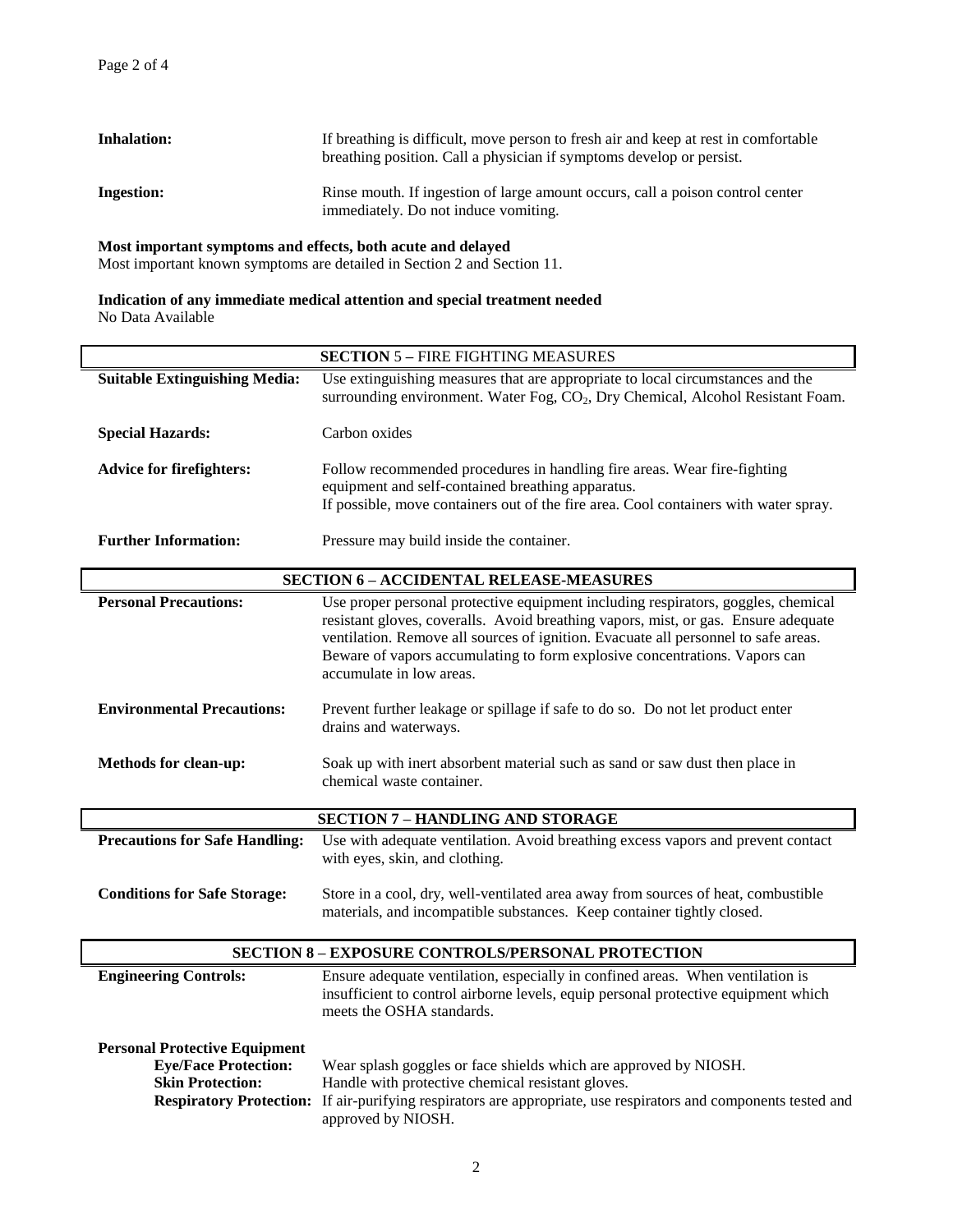#### **Hygiene Measures:** Avoid contact with skin, eyes, and clothing. Remove and wash contaminated clothing before re-use. Wash thoroughly after handling.

**Control Parameters:**

| <b>Chemical Name</b> | CAS No.    | Weight%   | <b>Cal-OSHA</b><br>PEL TWA                | <b>OSHA PEL</b><br>TWA | <b>ACGIH TWA</b>  |
|----------------------|------------|-----------|-------------------------------------------|------------------------|-------------------|
| Titanium Dioxide     | 13463-67-7 | $0 - 20%$ | $5 \text{ mg/m}$<br>(Respirable)<br>Dust) | $15 \text{ mg/m}$      | $10 \text{ mg/m}$ |

| <b>SECTION 9 – PHYSICAL AND CHEMICAL PROPERTIES</b> |                   |  |
|-----------------------------------------------------|-------------------|--|
| <b>Physical State:</b>                              | Liquid            |  |
| Color:                                              | White             |  |
| Odor:                                               | Slight            |  |
| <b>Odor Threshold:</b>                              | Not Available     |  |
| Density (lbs/gal):                                  | $10.0 - 11.0$     |  |
| pH:                                                 | $8 - 9$           |  |
| VOC Less Water $(g/L)$ :                            | Less than 50      |  |
| <b>Boiling Point (F):</b>                           | No Data           |  |
| <b>Freezing Point (F):</b>                          | No Data           |  |
| <b>Flash Point (F):</b>                             | No Data           |  |
| <b>Evaporation Rate:</b>                            | Slower than ether |  |
| <b>Upper Explosion Limit:</b>                       | No Data           |  |
| <b>Lower Explosion Limit:</b>                       | No Data           |  |
| <b>Vapor Pressure:</b>                              | Not Available     |  |
| <b>Vapor Density:</b>                               | Heavier than air  |  |
| <b>Solubility in Water:</b>                         | Soluble           |  |
| <b>Partition Coefficient:</b>                       | Not Available     |  |
| <b>Auto-Ignition Temp:</b>                          | Not Available     |  |
| <b>Decomposition Temp:</b>                          | Not Available     |  |
| Viscosity (KU):                                     | 95-105            |  |

#### **SECTION 10 – STABILITY AND REACTIVITY**

| <b>Reactivity:</b>                         | None known    |
|--------------------------------------------|---------------|
| <b>Chemical Stability:</b>                 | Stable under  |
| <b>Possibility of Hazardous Reactions:</b> | None anticipa |
| <b>Conditions to avoid:</b>                | Heat.         |
| Incompatibility:                           | None known    |
| <b>Hazardous Decomposition:</b>            | Incomplete co |

ble under normal conditions **Possibility of Hazardous Reactions:** None anticipated **Incomparish** omplete combustion may release carbon monoxide

#### **SECTION 11 – TOXICOLOGICAL INFORMATION**

# **Primary routes of exposure and Symptoms Inhalation:** May cause respiratory tract, nose, and throat irritation. Symptoms may include headache, nausea, dizziness, drowsiness, and confusion. **Ingestion:** May cause irritation of the mouth, throat, and stomach. Can target organs if large quantities are ingested. **Skin Contact:** May cause skin irritation or drying of skin. **Eye Contact:** Causes eye irritation.

**Delayed and immediate effects and also chronic effects from short- and long-term exposure Acute Toxicity by Component:**